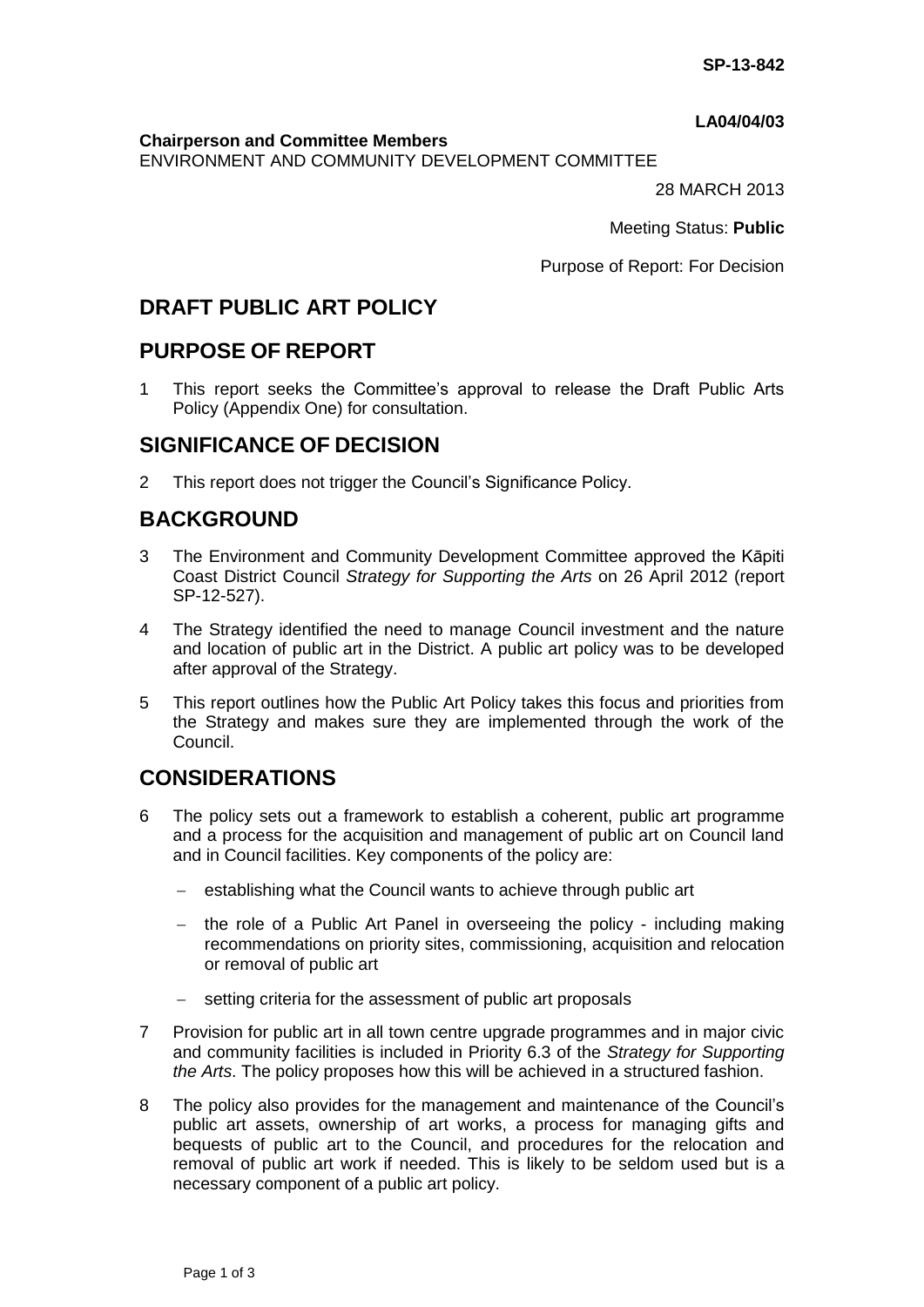### Financial Considerations

9 There is funding available for public art through the Council's Public Art Acquisition fund. This policy provides a process to administer that funding.

#### Legal Considerations

10 The policy outlines issues of ownership, gifts and bequests and de-accessioning of Public Art.

#### **Delegation**

- 11 The Environment and Community Development Committee has delegated authority to consider this matter under section 7.1 of the Council's *Governance Structure and Delegations:*
	- *7.1 Authority to develop (within any wider existing strategic framework) policies and work programmes that support the social, economic, environmental and cultural wellbeing of the community. This authority encompasses the power to:*
		- *have oversight of all cultural, arts and heritage matters.*

#### **Consultation**

12 Consultation to date has been undertaken with Te Whakaminenga o Kāpiti. If approved this draft policy will be released for public consultation for the period 5 April to 10 May 2013. Feedback will be specifically sought from tāngata whenua, young people, arts funders, and existing arts groups and organisations.

#### Tāngata Whenua Considerations

13 Feedback from Te Whakaminenga o Kāpiti has been included in the draft policy. They will have the opportunity to provide additional feedback during the consultation period. Feedback will also be specifically sought from tāngata whenua and mātāwaka.

#### Publicity Considerations

14 There is potential for good publicity from the release of this draft strategy, as it has been long-awaited by the community. A media release will be prepared at the time the draft strategy is released for consultation.